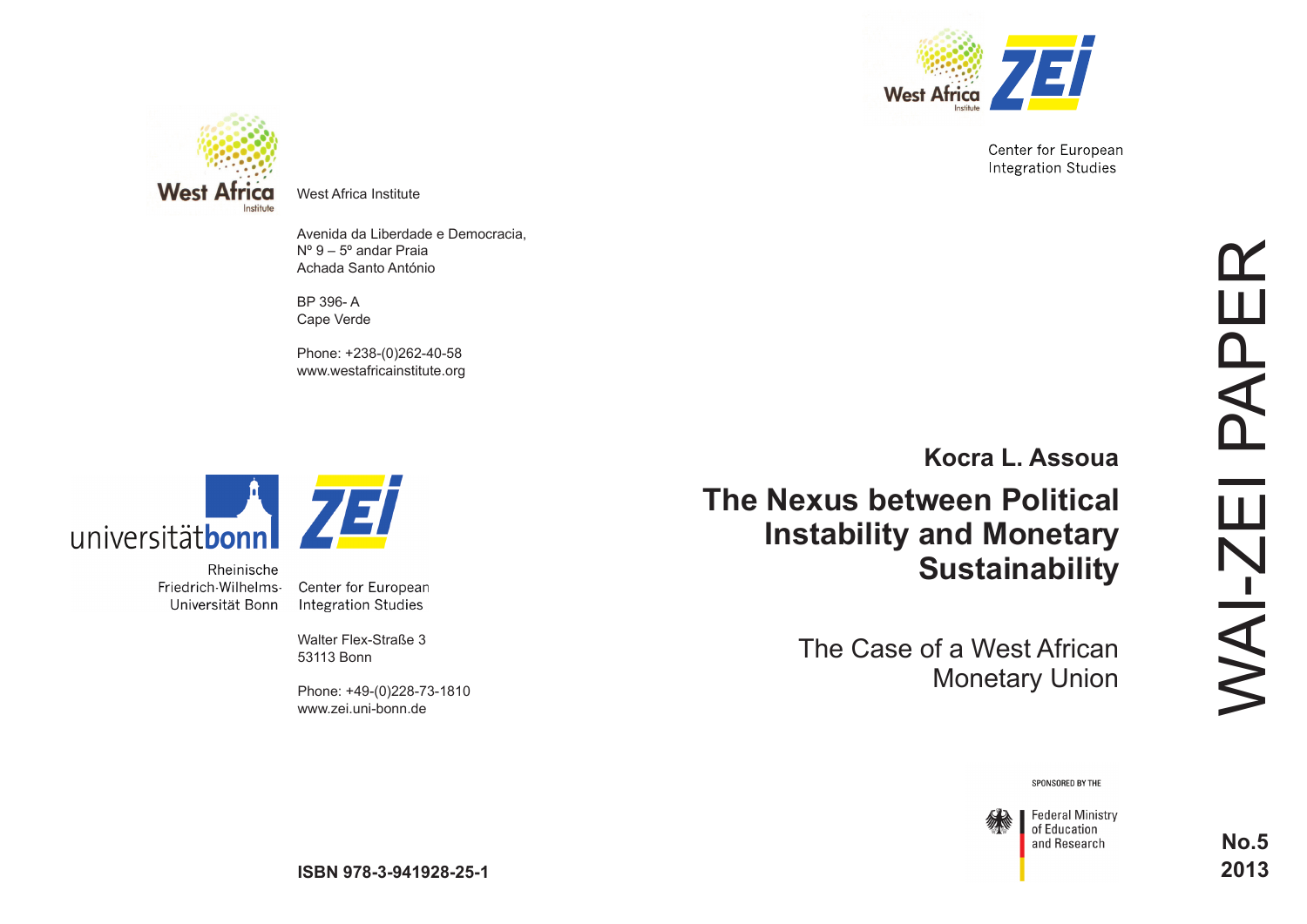# *Kocra L. Assoua*

# *The Nexus between Political Instability and Monetary Sustainability*

# *The Case of a West African Monetary Union*

## *Introduction*

The increasing globalization of economies has forced a large number of countries to join efforts in order to strengthen their bargaining power towards the world economy. Following the successful launch of the Euro, as the single currency of the European Economic and Monetary Union (EMU), there has been a renewed interest of African countries in monetary integration. In West Africa, the need to create a monetary union has long been perceived as a desirable step towards regional integration, which will boost the regional economy and maintain sustained economic growth for the entire sub-region. It is against this background that ECOWAS member countries agreed in 2000 to launch the project of establishing a single currency (ECO), which shall include all member countries until 2020. To that end, ECOWAS authorities have taken a number of measures, including the establishment of both, the West African Monetary Institute (WAMI) and the Stabilisation and Cooperation Fund (SCF), as well as the ratification of the protocols on the creation of a West African Monetary Zone (WAMZ) and a West African Central Bank (WACB).

Despite this growing impetus for regional monetary integration in West Africa, it is worth noting that forming a monetary union has costs and benefits that have long been debated in academic literature. The assessment of the literature indicates that the discussion on the desirability of a West African Monetary

### **Kocra L. Assoua**

Kocra L. Assoua is a Senior Fellow at the West Africa Institute (WAI) and a Professor of African Studies at the University of Bayreuth, Germany. He holds a PhD from the University of Siegen, Germany. Prof. Assoua is specializing in development policy and in African conflict studies. He is a Member of the Academic Committee of the Bayreuth International Graduate School of African Studies (BIGSAS) and the director of the [Farafina Institute.](http://www.farafina-institute.org/)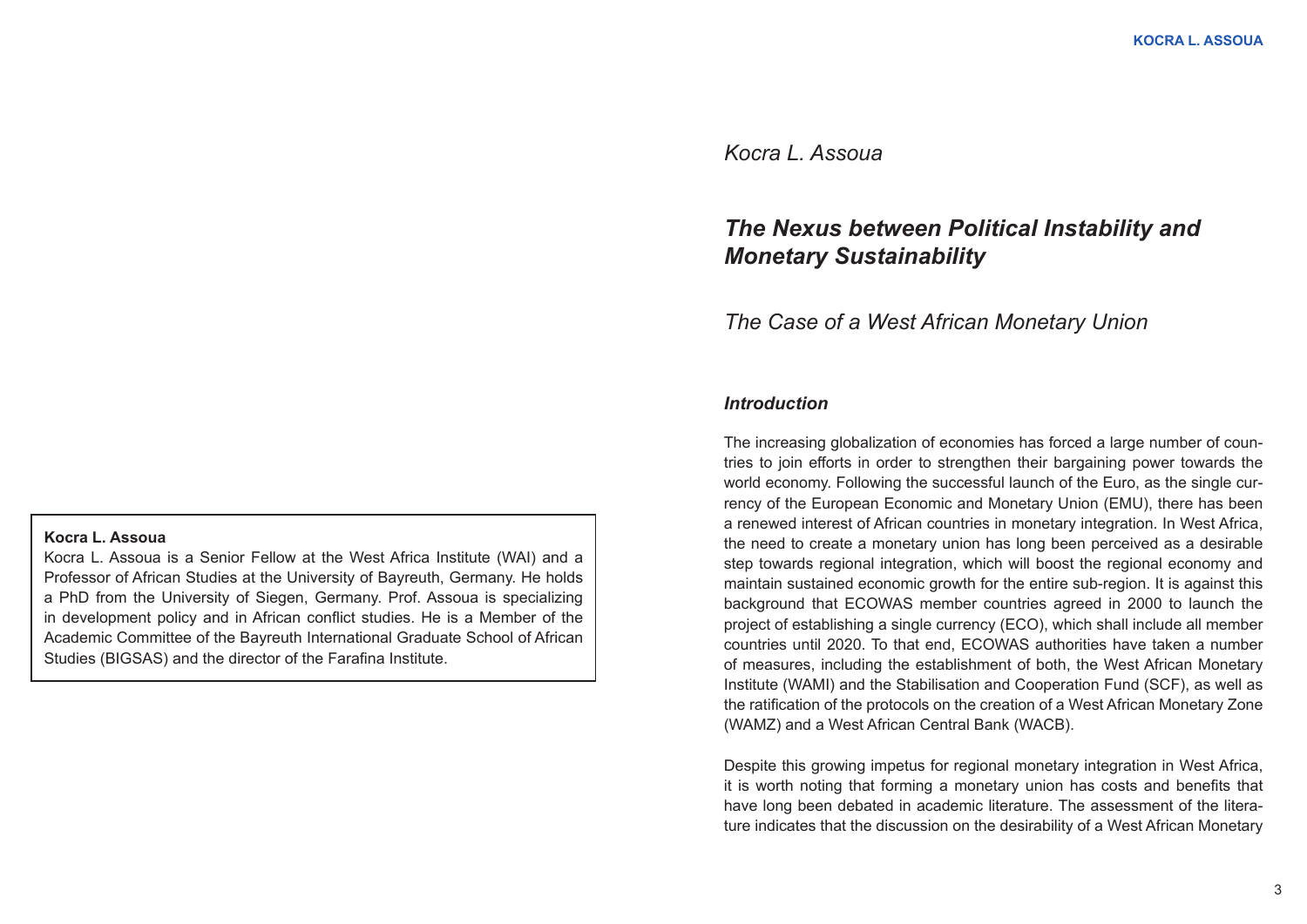Union encompasses positions ranging from highly favorable to distinctly critical. Consensus on the advisability of creating a monetary union in the West African region remains elusive. Most of the arguments advanced so far by scholars on this issue tend to appraise the question purely from the viewpoint of monetary economics and to focus their analysis on economic gains and losses associated with a monetary union. This approach is in line with the underlying assumption of the conventional theoretical analysis known as the "Theory of Optimum Currency Areas" (OCA) (Mundell, 1961). OCA suggests that the principal requirement for sharing a common currency is the symmetry of shocks, e.g., shocks affecting countries in a similar manner (Mundell, 1961; McKinnon, 1963, pp.717–725; Kenen, 1969). However, fulfilling these financial requirements may not be sufficient to maintain a monetary union and to ensure its sustainability; especially in the context of political instability and uncertainty as in the case of the West African region. The critical question then is: what are the implications of political instability for the sustainability of a future West African single currency?

The primary purpose of this paper is to address this question and shed light on the political and security challenges West Africa is facing with the establishment of a single currency. The basic argument of the paper is that, even if ECOWAS succeeds in establishing the monetary union, its sustainability will depend not only on the credibility of macroeconomic policies pursued in the member countries, but also on the ability of ECOWAS member states to tackle political instability. The paper argues that political instability affects the quality of governance and thus, undermines national governments' capability to meet the macroeconomic convergence criteria. Hence, pointing out the limits of the OCA theory, the paper suggests an extension of its criteria to non-monetary and non-financial variables; e.g., political instability. This is a prerequisite to ensure the sustainability of a West African Monetary Union.

The structure of this paper is as follows: Section 2 presents the background and institutional arrangements for an ECOWAS monetary union. Section 3 reviews the related literature. Section 4 describes the current political, security and governance situation in the West African region as well as the implications of political instability for the sustainability of the monetary union. Section 5 concludes and makes some suggestions regarding the way forward.

# *Background, Design and Architecture of the ECOWAS Monetary Zone*

Regional economic integration in West Africa has, for a long time, claimed to be an important means to boost intra-regional trade and improve economic outcomes for member countries of the region. The establishment of the Economic Community of West African States (ECOWAS) in 1975 was a first step toward meeting that goal.1 However, after several decades, considerations for a monetary union have become a central issue in ECOWAS discussions and negotiations. The need to establish a monetary union has, for a long time, been expressed by ECOWAS officials and discussed by a number of scholars for many reasons, including the reduction in transaction costs, a stable and predictable macroeconomic environment, and increased intra-regional trade (McLenaghan, et al., 1982; Taylor, 1994; Ogunkola, 1998; Jebuni, et al., 1999).

Against this background, a practical first step towards creating a common currency was the establishment of the West African Clearing House (WACH) in 1986, which was later transformed into the West African Monetary Authority (WAMA). Its mandates include among others: to enhance monetary cooperation and consultation among member states; to facilitate the harmonization and coordination of monetary and fiscal policies as well as structural adjustment programs; to initiate and promote policies and programs related to monetary integration in the sub-region; and to ensure the monitoring, coordination and implementation of the ECOWAS Monetary Cooperation Program (EMCP). The EMCP was established by the Authority of Heads of State and Government in Abuja (Nigeria) in 1987 in furtherance of the monetary integration initiatives. Its objective was to harmonize the West African monetary system through the observance of a set of macroeconomic convergence criteria that would ultimately result in strengthening the economies of the member states.

In a bid to consolidate and quicken the monetary integration process, the Francophone countries established the West Africa Economic and Monetary Union

<sup>1</sup> ECOWAS member countries are the following: Benin, Ghana, Gambia, Guinea, Guinea-Bissau, Cote d'Ivoire, Liberia, Mali, Niger, Nigeria, Sierra Leone, Senegal, Togo, Burkina Faso, and Cape Verde. Mauritania withdrew in 1999.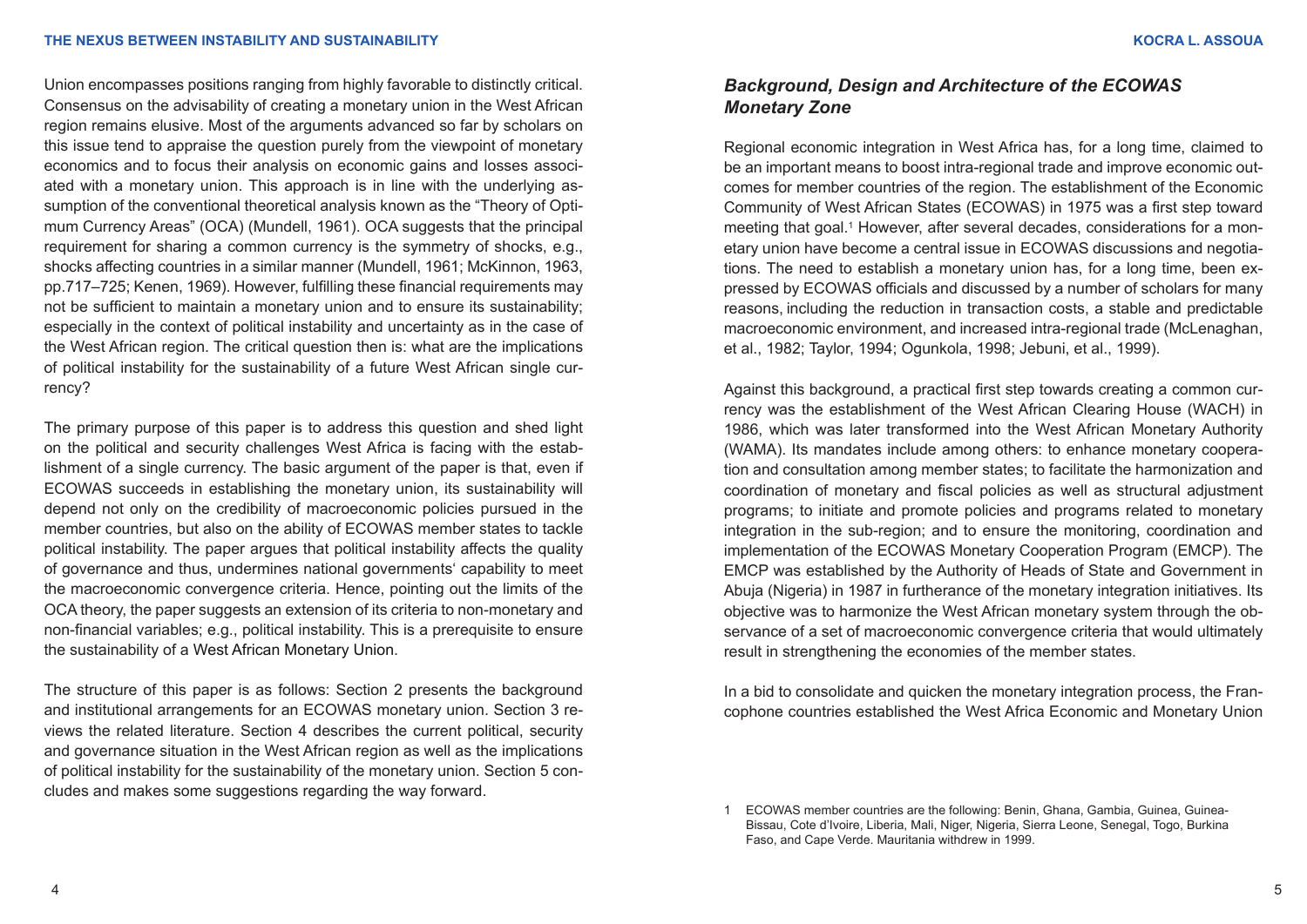(WAEMU) in 1994.<sup>2</sup> All the WAEMU countries, with the exception of Guinea-Bissau, share a common French heritage in their legal and administrative systems. In addition, they have maintained the common currency - the CFA Franc - inherited at the time of independence. They have a common monetary policy, which is implemented by the West African Central Bank (Banque Centrale des Etats de l'Afrique de l'Ouest, BCEAO). The French Treasury guarantees the convertibility of the common currency (Fouda and Stasavage, 2000, pp.221-33; Couharde et al., 2012).

A first step towards monetary integration of the whole West African region was the adoption of a two-track approach by the summit of Heads of State and Government in Lomé in 1999. One year later, in April 2000, this was followed by the Accra Declaration, in which the non-WAEMU countries, namely, Gambia, Ghana, Nigeria, Guinea and Sierra Leone agreed to form a second monetary zone, the West African Monetary Zone (WAMZ). WAMZ would eventually merge with WAEMU to form a single ECOWAS monetary zone called the ECO.3 The rationale behind the decision was that the merger of these two monetary zones within West Africa would facilitate the establishment of the single monetary zone.

The mission of the WAMZ is to guarantee the establishment of the single monetary union characterized by a common central bank and a single currency to replace the existing national currencies in the member countries. An important prerequisite for the timely and effective implementation of the road map to a single currency in the WAMZ was, however, the commitment of the candidate countries to pursue appropriate monetary and fiscal policies as well as rigorous implementation of the structural and institutional policies under the ECOWAS Multilateral Surveillance Mechanism.<sup>4</sup> In this regard, the West African Monetary Institute (WAMI) was created in 2001 to oversee the convergence criteria that had to be fulfilled before the launch of the ECO. Apart from carrying out the multilateral surveillance of macroeconomic performance, the WAMI was also in charge of establishing the status of the Central Bank of West Africa, and de-

2 West African Economic and Monetary Union (WAEMU) comprises of eight countries which share the same currency named "CFA franc": Côte d'Ivoire, Togo, Benin, Senegal, Mali, Burkina Faso, Niger and Guinea-Bissau.

- 3 Cape Verde as the remaining Member State has the Cape Verdean Escudo as its currency.
- 4 The Multilateral Surveillance Mechanism covers also WAEMU-countries.

signing the architecture and policy frameworks of the WAMZ monetary union. For the launching of the monetary union, the following primary and secondary criteria were expected to be met (see table 1 & 2) (WAMA, 2010).

| <b>Criteria</b>                                     | <b>Target</b>   |
|-----------------------------------------------------|-----------------|
| Inflation Rate                                      | Single digit    |
| Fiscal Deficit/ GDP                                 | $\leq 4\%$      |
| Central Bank Financing of fiscal Deficit as %<br>0f | $\leq 10\%$     |
| Gross External Reserves in Month of Import          | $\geq$ 3 months |

Table 1: Primary criteria

| <b>Criteria</b>                                                                   | <b>Target</b> |
|-----------------------------------------------------------------------------------|---------------|
| Non Accumulation of Domestic Arrears/Liqui-<br>dation of Existing Domestic Arrear |               |
| Tax Revenue/GDP Ratio                                                             | $\geq 20\%$   |
| Salary Mass/Total Tax Revenue                                                     | $\leq 35\%$   |
| <b>Public Investment from Domestic Receipts</b>                                   | $\geq 20\%$   |
| <b>Real Interest Rate</b>                                                         | > 0           |
| <b>Exchange Rate Stability</b>                                                    | $\geq 15\%$   |

Table 2: Secondary criteria

Due to a number of difficulties, including the inability of member countries to meet the macroeconomic convergence criteria, the introduction of the common currency in the second zone was postponed many times (2003, 2005 and to 2009) (WAMI, 2006). Against this background the question as to whether the monetary union in the ECOWAS sub-region is desirable remains a subject of academic discussion.

## *Related Literature*

Since Mundell's contribution to the economic justification for or against monetary union, the discussion on the viability of economic and monetary integration is essentially predicated on the OCA (Mundell, 1961). In an attempt to address the question of whether a monetary union should be pursued or not, most of the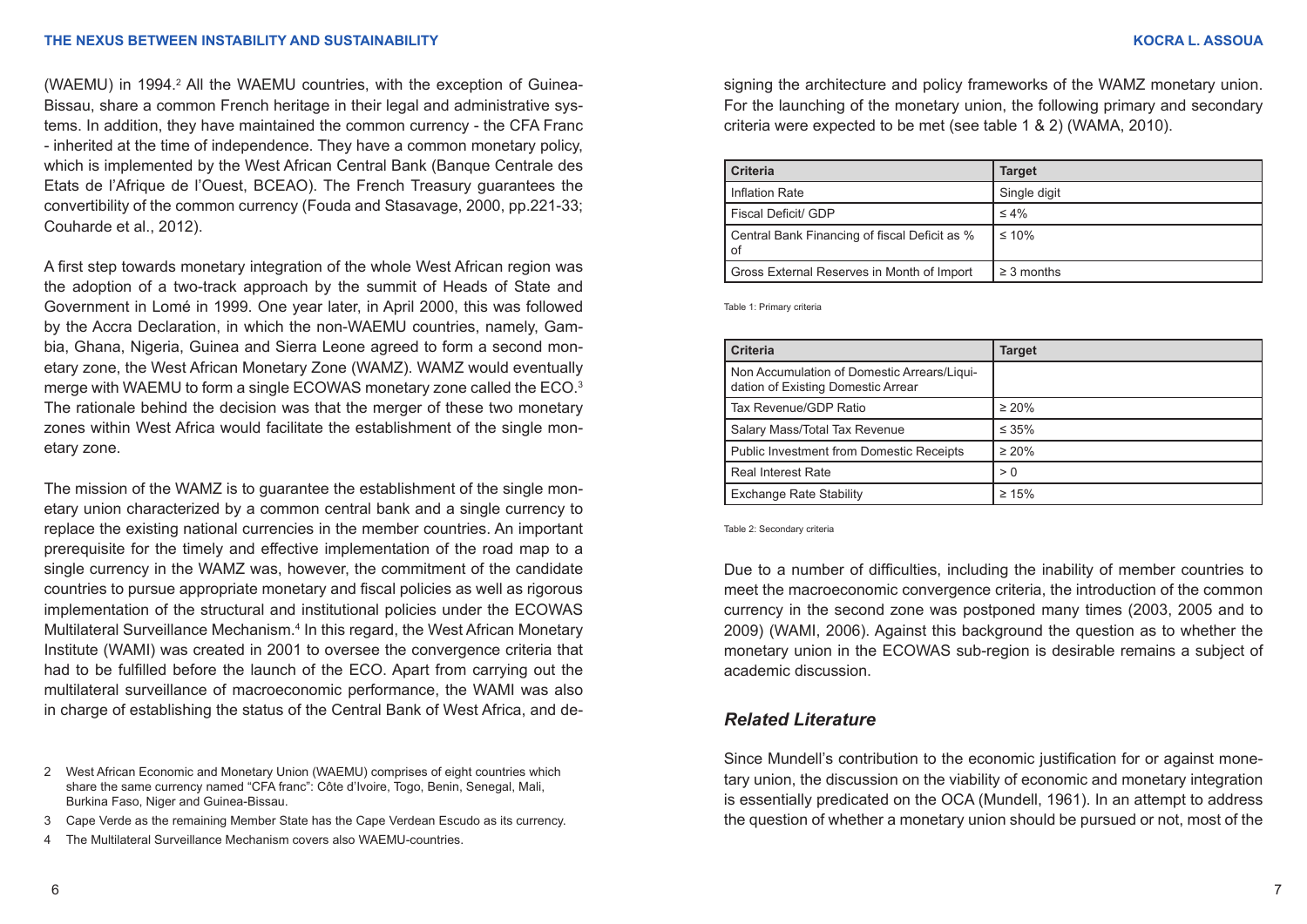literature focuses on the cost-benefit analysis of having a common currency. Assuming that regional currency unions appear most desirable among homogeneous and economically integrated countries, scholars of the OCA theory contend that monetary union is optimal, when shocks affecting countries are equal; i. e., symmetric. For this reason, a monetary union is not sustainable when member countries of the monetary union face asymmetric shocks, which may in turn lead to asymmetric responses to those shocks (Mundell, 1961).

While recognizing the relevance of the symmetry of shocks in assuring the optimality of a monetary union, some scholars maintain that the prevalence of asymmetric shocks in a region alone does not necessarily undermine the basis for monetary union (Asdrubali, et al., 1996; Sorensen and Yosha, 1998). Their basic argument is that, if member countries engaged in a monetary union are willing and able to share risk via an arrangement that allows financial transfers from booming economies towards partners in recession, then the sustainability of the monetary union is not at risk. Risk-sharing mechanisms have the potential to mitigate the negative effects of asymmetric shocks by smoothing domestic consumption. The quasi-inexistence of the standard shock-smoothing mechanisms would undermine the sustainability of the monetary union. Although the issue of risk-sharing in Africa has not been adequately and sufficiently investigated, findings of a number of studies conducted on the optimality of monetary unions in Africa reveal a high prevalence of asymmetric shocks in ECOWAS, and particularly among WAMZ (Khamfula and Huizinga, 2004; Yehoue, 2005; Buigut and Valev, 2005; Houssa, 2008). Hence, sharing a common monetary policy may be ineffective and inefficient for West African countries. A monetary union in West Africa will be only possible and optimal if risk-sharing mechanisms and institutions are set up to cope with these asymmetric shocks (Tapsoba, 2010, pp.46-48).

Assuming that the asymmetry of shocks and the existence of standard shocksmoothing mechanisms are crucial for the sustainability of a monetary union, it is worth noting that the two perspectives presented above, focus particularly on adjustment mechanisms occurring inside the monetary union and analyze a possible scenario that could happen inside the monetary union after the introduction of a new currency. By doing so, proponents of the OCA theory ignore possible impacts of shocks stemming from factors outside the monetary union. Referring to past global events, such as World War I in 1918 and the oil price shocks in the 1970s that negatively affected the world economy, a number of scholars have been increasingly interested in investigating the impacts of external shocks on macroeconomic activities. Moreover, they advocate the incorporation of both, shocks coming from outside and inside a monetary union into the analytical framework of OCA criteria (Alesina, et al., 2002; Aisen, et al., 2006; Barro and Tenreyro, 2007).

Besides the discussed existing OCA criteria, this paper, however, takes a different perspective from that of most economist scholars on the subject. Instead of analyzing whether a West African Monetary Union satisfies the traditional OCA criteria, such as the asymmetry of shocks and the existence of standard shocksmoothing mechanisms, it examines the impact of political instability and uncertainty on the sustainability of a West African Monetary Union. The role of political variables in economic performance in developing countries has, in the past few decades, aroused the interest of both economists and political scientists who tried to analyze, theoretically and empirically, the nexus between political instability and economic outcomes. Indeed, a number of empirical studies have documented the effects of political instability and uncertainty on a wide range of macroeconomic variables including, but not limited to, tax rates, provision of public good, exchange rate policy, dept and inflation policy, etc.<sup>5</sup> The findings of these studies suggest a positive correlation between the two variables, i. e. political instability (uncertainty) and macroeconomic activities. For example, Chen and Feng (1996) as well as Jong-a-Pin (2009) have shown that political instability, polarization of political forces and elite instability generate an uncertain politico-economic environment that negatively affects economic outcomes (Alesina and Perotti, 1996) . Hence, examining the implications of political instability and the uncertainties it may generate for a West African Monetary Union appears crucial.

<sup>5</sup> For a detailed literature on the correlation between political instability and economic out comes, see among others: Venieris and Gupta, 1986; Collier and Hoeffler, 1998; Collier, et al., 2008; Miguel, et al., 2004; Lujala, et al., 2005.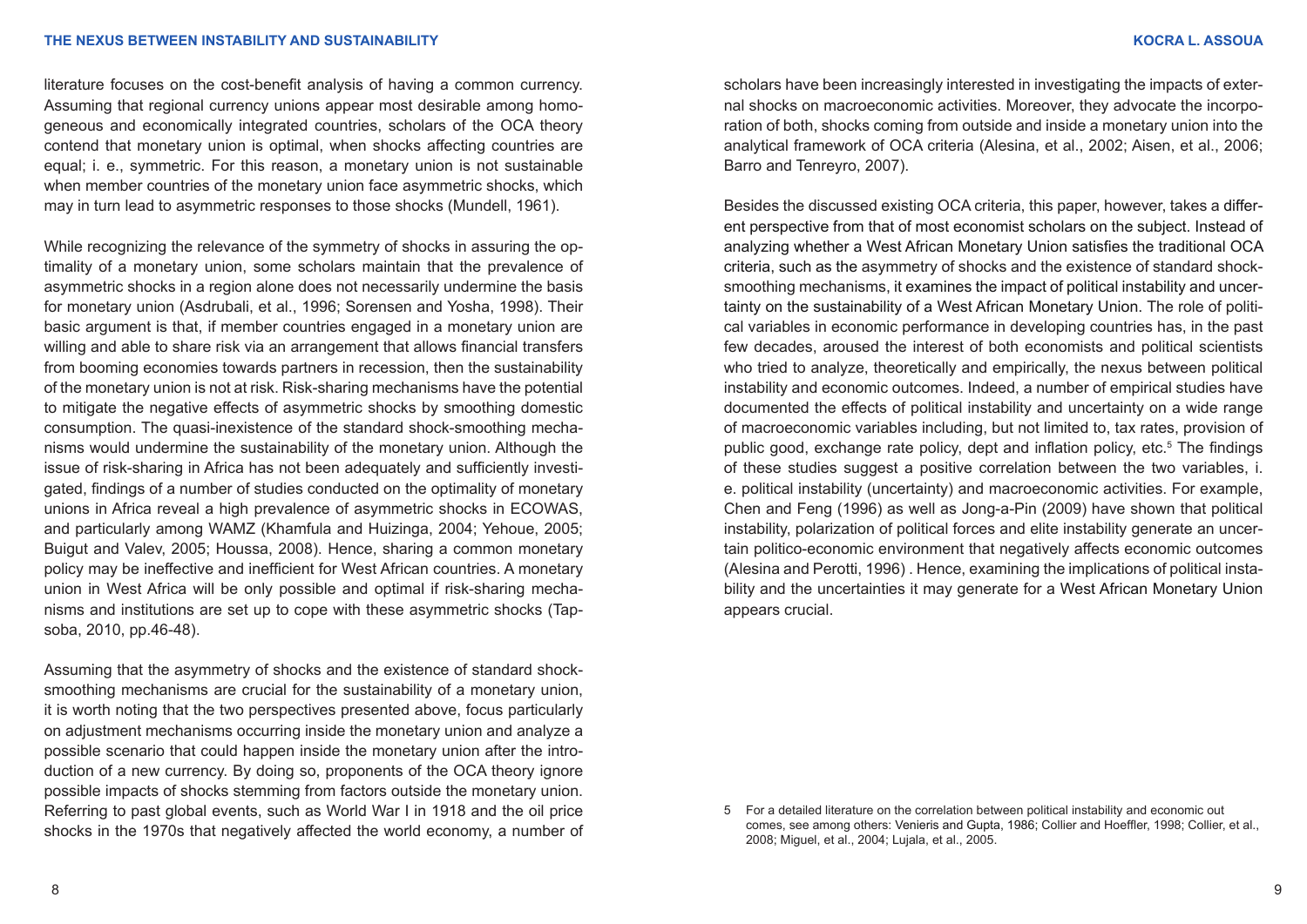## *Political Instability, Poor Governance and Security Issues*

## *Political Instability and Monetary Union*

Despite the wide consensus concerning the correlation between political instability and economic outcomes, the link between political instability and the poor macroeconomic convergence performance of ECOWAS countries still needs to be empirically investigated (Barro, 1996, p.145; Azam, et al., 1996, pp.819- 829). While the West African Monetary Agency (WAMA) maintains, in its 2010 report, that the explanation for the poor macroeconomic performance lies in "inflationary pressures due to external shocks, low revenue mobilization, rising wage burden and interest payments" (WAMA, 2010, p.23), explanation for the occurrence of these economic variables rarely made mention of political instability. Thus far, the question remains: to what extent do political instability and uncertainty affect the monetary integration process?

Addressing this question first requires the explanation of what "political instability" and "political uncertainty" mean. As the notion of political instability itself appears to be elusive, this paper adopts the two-dimensional definition of "political instability" provided by Fabrizio Carmignani (2003, pp.1-2). According to Carmignani, the first form of political instability refers to "socio-political unrests; such as mass violence, politically motivated death and assassination, riots and revolutions". He argues that the occurrence of this dimension of political instability is essentially linked with ethno-political and ethno-religious conflicts, conflicting ideological and economic interests that cannot be solved through institutional arrangements. The second form of political instability identified by Fabrizio Carmignani includes elite instability (i.e. change of policymakers in parliament and government), instability of political institutions (i.e. form of the state, legal system), which may have some negative impacts on macroeconomic policies (tax rates, provision of public good, exchange rate policy and inflation policy etc.), the productivity of capital inputs, the flow of foreign financial funds and the security of property rights (Carmignani, 2003).

In line with this categorization of political instability, Jong-A-Pin (2006, p.3 ) also identifies the following aspects that can be described as characteristic for the West African context. These include; civil protest, politically motivated aggression, instability within the political regime, and instability of the political regime, which in turn undermine the capability of political institutions to ensure property rights, which may increase the chance of expropriation of investment profit. Indeed, this form of uncertainty undermines the capability of agents in the economy, monetary and fiscal authorities to assess and predict economic risk. In this regard, countries displaying a high level of political instability are those in which the predictability of political, economic and social risks are low due to the high level of uncertainty.



Figure 1: Vicious circle of political uncertainties (Own Compilation)

As risk assessment and predictability are crucial for pursuing sound and sustainable macroeconomic policy, it is unlikely that agents in the economy will take the risk to invest in such an environment as one that is stamped by a vicious circle of political uncertainties (figure 1). Uncertainty, in this context, can be perceived as a lack of information of the sociopolitical situation (Streb, 2001).

Indeed, when a socio-political environment does not allow access to information, it prevents decision makers and actors involved in economic and political activities from predicting and assessing adequately political, social and economic risks. Risk predictability and assessment are not only crucial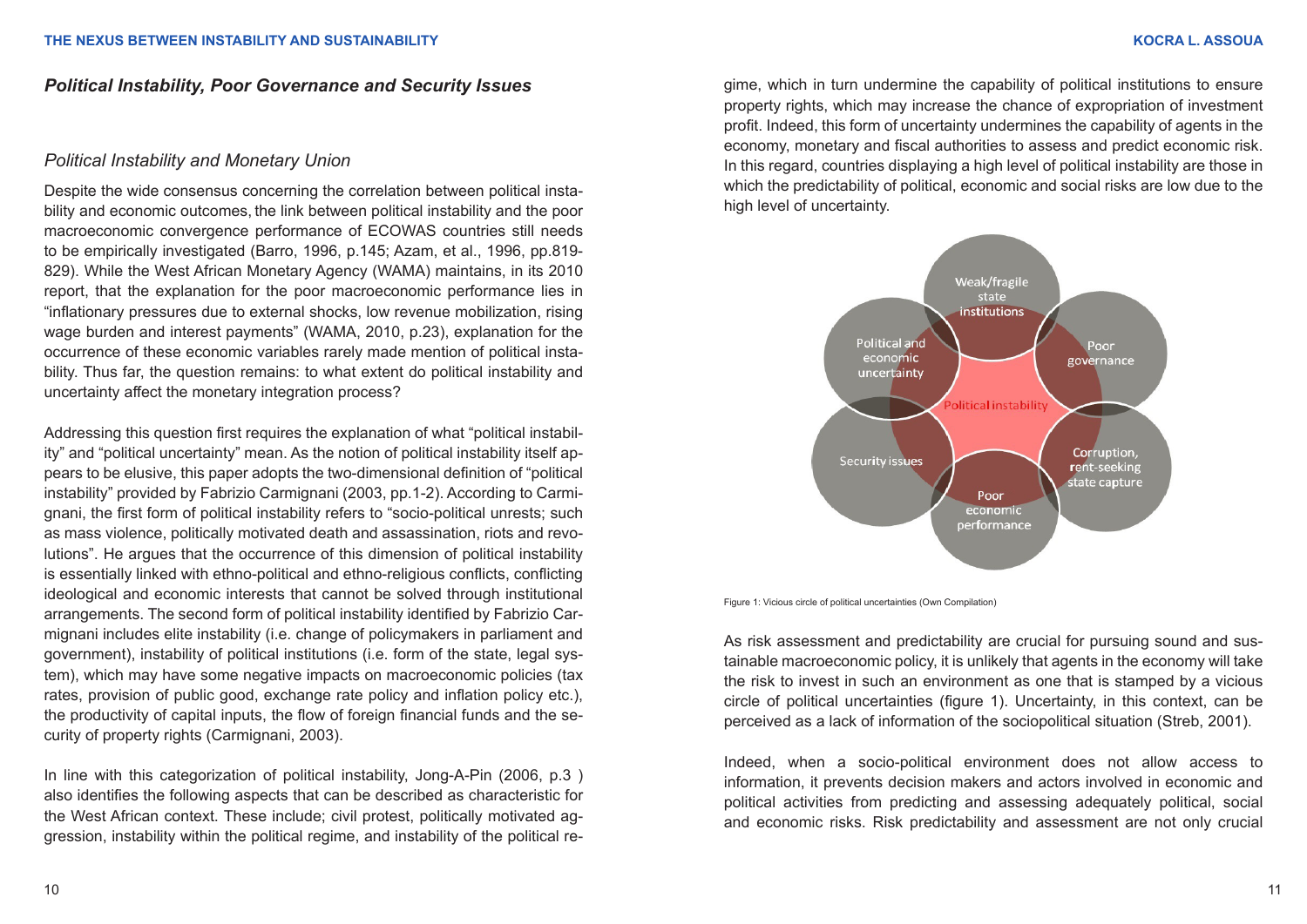for policy formulation at both national and regional levels, but they are of huge importance for macroeconomic policy.

What are the implications of the vicious circle of uncertainties for the project of a monetary union? A more convincing way to assess the impacts of political instability on economic performance in West Africa is to examine the behavior of politicians and their policy choices with regard to macroeconomic policy in a context of high political uncertainty (electoral uncertainty, social unrest, threat of military coup, widespread popular protests movements etc.). In order to face these challenges, governments often tend to increase their populist social and military spending either in order to shape the electorate in his favor and to limit disagreements with protesters or to reduce the risk of coup (Collier andHoeffler, 2007). The higher the level of instability is, the more the probability that government will be tempted to secure and widen popular support through corruption and extra budgetary spending (Collier and Hoeffler, 2007). As a result, the sustainability of macroeconomic policy may be jeopardized and the probability that member countries of the monetary union will meet the macroeconomic convergence criteria set by the monetary authorities is low.

Such cyclical variations in macroeconomic variables have been conceptualized and developed by many scholars and are commonly referred to as political business cycles (PBCs) or political distortions (Alesina and Tabellini, 1989; Alesina, 2004). Although in West Africa, their possible impacts on member countries' macroeconomic performance has not been adequately investigated so far, their prevalence is, however, quite obvious in the context of political instability and uncertainty. This has been demonstrated by the study conducted by Tarawalie, et al. (2011, p.59) on Ghana and Nigeria, and the findings of their work can be extended to other ECOWAS countries. Debrun, et al. (2005) have also confirmed this inclination of West African governments to jeopardize sustainable macroeconomic policy for short term political goals.

While many scholars do not agree that political instability always has negative impact on investment and find rather a positive relationship between both

variables,<sup>6</sup> one cannot deny that political instability may have some negative impacts on overall macroeconomic variables. It is obvious that, in the long term perspective, the sustainability of an economy cannot be maintained in a context of political uncertainty and regional insecurity.

## *Regional Security Issues and Monetary Union*

A major factor that also generates uncertainty and renders risk predictability and assessment difficult in the West African region is insecurity. The ECOWAS region has "acquired the unenviable notoriety as a veritable theatre of violent conflicts, political instability and state implosions" (Fawole and Ukeje, 2005). Many countries have experienced a number of security challenges, including large scale civil wars and several insurgencies. The Biafra War in Nigeria (1967-1970), the two Liberian civil wars (1989-1996) and (1999 to 2003), the many years of civil war in Sierra Leone (1991 to 2002), the short-lived civil war in Guinea-Bissau (1998-1999) and the protracted politico-military war in Côte d'Ivoire (2002 to 2007) which was followed by the post-electoral crisis from November 2010 to April 2011, are the major large scale violent conflicts that have particularly stamped the political history of the sub-region. In addition to those conflicts, the Jihadist threat in the North of Mali may also worsen the security situation of the region in the future.

Although almost all the armed conflicts West Africa has faced were intra-state rather than inter-state conflicts, they tend to have spillover effect across national borders as has been the case in Liberia, Sierra Leone and Côte d'Ivoire (Atuobi, 2007, p.2). The widespread cross-border war and criminal activities in West Africa are particularly fueled by arms smuggling that facilitates or contributes to the occurrence of military coups. Indeed, since the 1960s, the West African region has been particularly stamped by the high frequency of coup d'état, counter coups and threats of coups. A comparison between Sub-Saharan Africa's sub-regions shows that the West African region records the highest rate of coup activity with 104 military coups experienced from 1960 to 2010 (see table 1).

<sup>6</sup> Referring to the cases of Nigeria and Angola where foreign investment increase while political instability is not guaranteed , some scholars maintains that political instability may increase investments. See Campos and Nugent (2002/2003); Frynas (1998).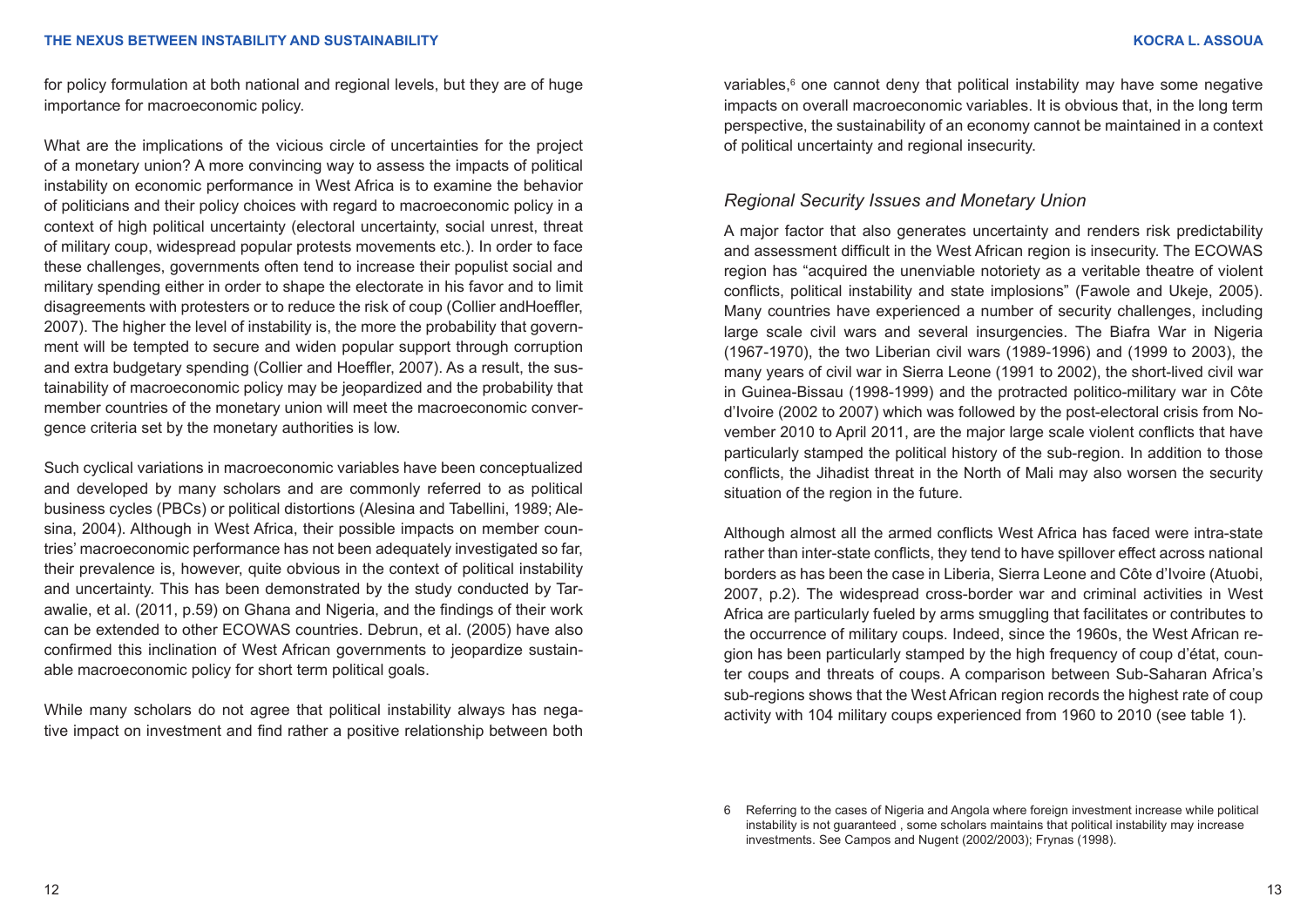| <b>KOCRA L. ASSOU</b> |  |
|-----------------------|--|
|                       |  |

|                        | 1960-1969 | 1970-1989 | 1990-2010 |
|------------------------|-----------|-----------|-----------|
| <b>West Africa</b>     | 19        | 49        | 36        |
| <b>Central Africa</b>  | 8         | 14        | 13        |
| <b>Eastern Africa</b>  | 10        | 26        | 12        |
| <b>Southern Africa</b> | 0         | 10        | 6         |
| <b>TOTAL</b>           | 37        | 99        | 67        |

Table 3: Number of Military Coups (successful and attempted) per Sub-region (Barka and Ncube, 2012).

Table 1 indicates that the number of military coups has increased respectively from 1960 to 2010/2012. Explanations for the occurrence of coups d'état in West Africa are many. They range from theories emphasizing the influence of sociopolitical issues and politicization of the army to arguments stressing the "coup contagion" phenomenon (Finer, 1967; Janowitz, 1968; Li, et al., 1975; Johnson, et al., 1984; Kendeh, 2004). While empirical evidence suggests that coups d'état are in decline in West Africa since the end of the 1990s, recent cases of Côte d'Ivoire, Niger, Mali and Guinea-Bissau indicate that the level of political uncertainty is still high, both in domestic as well as regional political affairs (Souaré, 2010).

This situation tends not only to undermine political stability but disrupts also economic development in the region. In line with this statement, Barro confirms that the occurrence of violent revolutions and military coups significantly affect macroeconomic variables in conflict-ridden countries (Barro and Lee, 2000). For example, Collier and O'Connell (2008) and Dore, et al. (2003) maintain that Côte d'Ivoire's military-political crisis has had some negative impacts on the economic development of some countries in the region, including Mali, Burkina Faso and Niger. Indeed, due to insecurity and limitations on circulation of people and goods, economic activities in those countries slowed to a point where many sectors were paralyzed.

## *Poor Governance and Monetary Union*

While faced with politically uncertain domestic and regional environments, most ECOWAS countries are also confronted with governance issues. In so far as issues of monetary integration are by nature governance issues and associated with economic development and growth, one cannot avoid talking about good governance in the framework of monetary integration. The term "good

governance" has become a normatively laden catchword and an evocative term yet its meaning has remained elusive. However, the use of the term by different development agencies and scholars of various disciplines suggests that good governance transcends the political realm to include the implementation of democratic principles, the respect for human rights, the transparency of decision-making, accountability and rule of law, promotion of private initiative and civil society, responsible use of resources etc. In sum, good governance is understood here as a system of administration that is democratic, effective, efficient, transparent and development-oriented (Jeffries, 1993, p.27).

One of the manifestations of poor governance in West Africa is corruption, which is prevalent among public officials and political leaders. Indeed, corruption in the sub-region has become a great source of concern due to its negative impact on the economic and political development in the region (M'Bet, 1999, pp.66–85). Most West African states have been ranked in various Transparency International Reports from 2001 to 2006 as highly corrupt in the world (see figure 2). While only three countries – Ghana, Senegal and Burkina Faso – have been ranked among the first ten least corrupt countries in Africa in the 2006 report, Nigeria and Côte d'Ivoire have been ranked as worse cases in West Africa in the 2005 report (Transparency International CPI, 2005). This is problematic as both countries play a leadership role in the regional economic integration policy, as Germany and France do in the European Union. Figure 3 shows that West African countries that are ranked as most corrupt are those that are at a critical point of state failure, hence unable to address shortcomings in macroeconomic policy.

Addressing corruption in West Africa is more than crucial as it can generate a vicious circle of uncertainties that provides the breeding ground for a range of factors that can contribute to state fragility or failure (Figure 3). These include, among others: (1) conflicting interests that can lead to conflicting demands for policy change or regime change, (2) the high prevalence of rent-seeking coupled with a high risk of state capture by political actors or groups driven by greed or ethnocentric considerations, (3) the weakening of political institutions and the undermining of ethical values and security (Le Billion, 2003).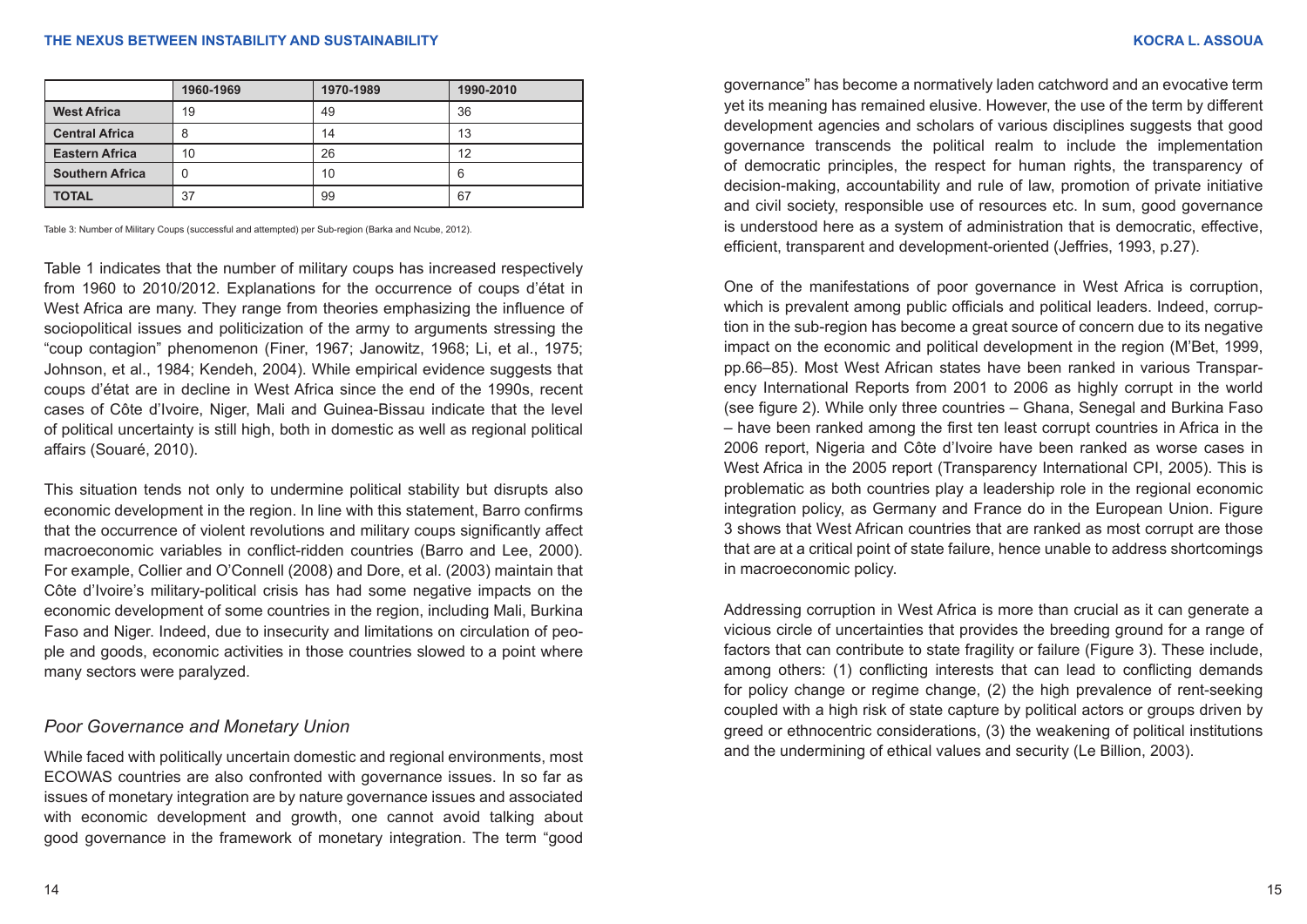

Figure 2: CPI 2006 West Africa (Transparency International CPI, 2006).

Following the argument that political instability and poor governance in West Africa represents a threat to the sustainability of a future West African Monetary Union, one might wonder why and how WAEMU has managed to maintain a currency union (CFA) successfully despite the fact that many of its member states experienced political instability and display poor governance over the last few decades. In other words, to what extent did the successive military and political crises in Côte d'Ivoire, Niger, Guinea Bissau, Togo and the recent crisis in Mali not negatively affect the viability CFA zone?

Indeed, considering the literature on the OCA, "the CFA franc zone countries would hardly qualify for an OCA given their low product diversification, low labor mobility or weak financial sector" (Hall, 2008, p.10). While recognizing that the CFA franc zone does not meet the optimality criteria, Couharde, et al. (2012, p.4) describe it, however, as a sustainable currency area that has been maintained over the last several decades.

The major explanation for the durability of the CFA-zone is that considerable efforts have been made by WAEMU to foster a convergence process of real exchange rates towards equilibrium and to facilitate adjustments of real exchange rates, at both regional and country levels in the CFA zone (Couharde, et al., 2012, p.3).



Figure 3: Corruption and State Failure Indices for the ECOWAS region<sup>3</sup>

Indeed, WAEMU-countries agreed to share risk via a risk-sharing mechanism that allows financial transfers from relative stronger economies in the region towards partners in recession. This is supposed to help mitigate the negative effects of asymmetric shocks by smoothing domestic consumption. However, Yehoue (2005, p.18) as well as Veyrune (2007, p.228) reveal that these arrangements in the CFA-zone were possible because of the financial contribution of France that smooths 63 percent of the asymmetric shocks in the currency area and guarantee the full convertibility of the CFA franc with the euro through a special operation account at the French Treasury. This financial support from France guarantees, in turn, the access of the CFA zone members to automatic external

<sup>7</sup> Compiled from the CPI 2006 and the Failed States Index 2006, in: Atuobi, 2007, p.16.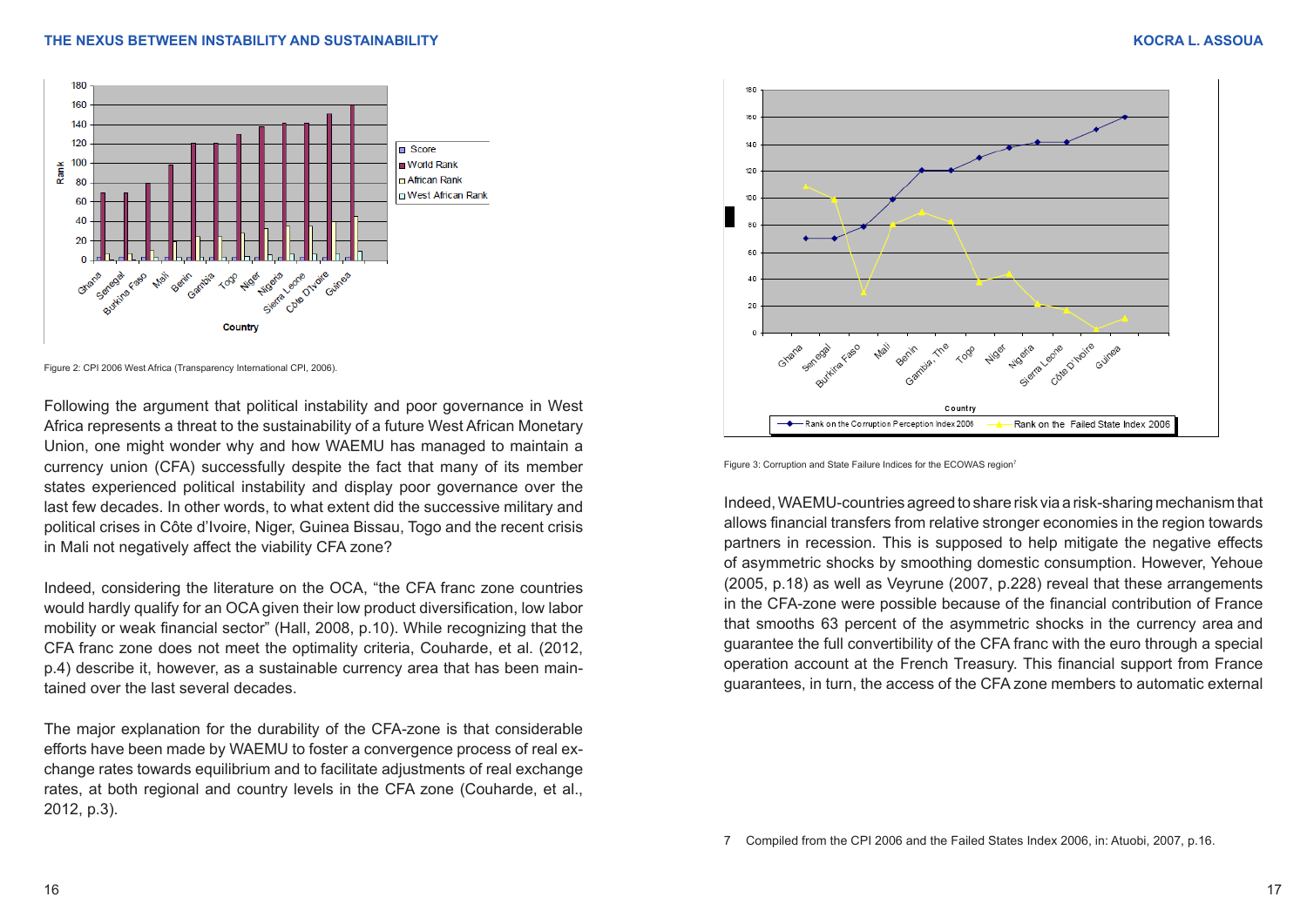financing, if necessary, and allows them to smooth out external transactions. $8$ According to Veyrune (2007, p.229), the CFA-zone would not be autonomous and WAEMU central bank would not be able to guarantee its sustainability without France's financial support. Since it is unlikely that France will continue to support a future ECOWAS currency and help mitigate the negative effects of asymmetric shocks that may arise as a result of poor economic performance and governance, one can conclude that ECOWAS need a more robust and encompassing regional integration policy which will recognize political stability and regional security issues as major factors to be considered for a sustainable currency union.

The post-electoral crisis in Côte d'Ivoire in 2010/2011 was a clear illustration of the potential negative implications of political instability for the regional monetary union. It raised concerns over regional financial risks associated with monetary unions when political instability is not addressed adequately by regional member states. Indeed, as violence struck in Côte d'Ivoire, following disputed elections in December 2010, the WAEMU regional stock exchange as well as the Central Bank located in Abidjan had to suspend their operations after their offices were seized by forces loyal to the former president Laurent Gbagbo (Mark, 2011). Condemning Laurent Gbagbo`s refusal to step down and officially acknowledging the victory of Alassane Dramane Ouattara, ECOWAS decided to refuse any cooperation with the incumbent president and rather cut off his regime's access to Côte D'Ivoire's account at the regional Central Bank. This financial pressure seriously undermined the financial power of Laurent Gbagbo's regime (Mark, 2011). As a result of ECOWAs' reaction, Laurent Gbagbo threatened to abandon the regional CFA Franc in favor of a new currency (The "Monnaie Ivoirienne de Résistance", MIR) (Laing, 2011). This initiative represented a real threat to the currency union as Côte d'Ivoire is the main financial power in the WAEMU with 40% of the GDP of the zone (Aka, 2004, pp.43-58). Thus, Côte d'Ivoire's withdrawal of the WAEMU currency union would have had negative impacts on the viability of the CFA. Although this scenario did not hap-

8 It is important to note that the CFA currency union was created on political rather than on macro-economic considerations. This implies that the economic integration was not as important as the political integration in the currency area. It is only after its devaluation in 1994 that the economic dimension of the CFA-zone became crucial with the establishment of the WAEMU (Couharde, et al., 2012, p.10). It is only after the devaluation of the CFA in 1994 that the economic dimension of the CFA currency area became crucial with the establishment of the WAEMU (Clément, 1996).

pen, it is interesting to note that without the military intervention of France, who helped armed forces loyal to Alassane Dramane Ouattara to defeat militarily the incumbent regime of Laurent Gbagbo, the Central Bank of WAEMU would have experienced serious financial challenges.

This example demonstrates, again, not only that political instability represents a real threat to regional monetary policy, but it also shows that regional monetary policy can be effectively used as an instrument to address political issues. The question here is: how to avoid the instrumentalization of regional financial for hegemonic power or political ambition?

## *Conclusion and the Way Forward*

The paper set out to explore the impact of political instability on a West African Monetary Union. It did not intend to demonstrate that political instability is a hindrance to the establishment of such a construct; it rather maintains that the vicious circle of uncertainties generated by political instability may undermine its sustainability. Although the main argument presented here is theoretical, it is the analytical approach of the paper to rely on the findings of empirical works conducted by scholars on the topic.

While recognizing that efforts to meet and harmonize macroeconomic convergence criteria are crucial to ensure the optimality of the monetary union, it is clear from this paper that political instability and the vicious circle of uncertainties represent major challenges to both government and regional authorities. It prevents national governments from focusing on relevant economic challenges the countries face. In this sense, breaking the vicious circle of uncertainties by addressing political instability and improving governance are important to ensure both the optimality and the sustainability of the ECOWAS currency area.

The recent crises in Mali, Côte d'Ivoire, Guinea, Niger and Guinea Bissau have demonstrated that the promise of regional security remains elusive. For this reason, aside economic and financial integration, political unity is an important driver of regional integration in West Africa that needs to be enhanced. To this end, it is important that ECOWAS countries condemn with unanimity and resoluteness any kind of political violence and unconstitutional political initiative attempting to undermine democratic processes and conflict regulation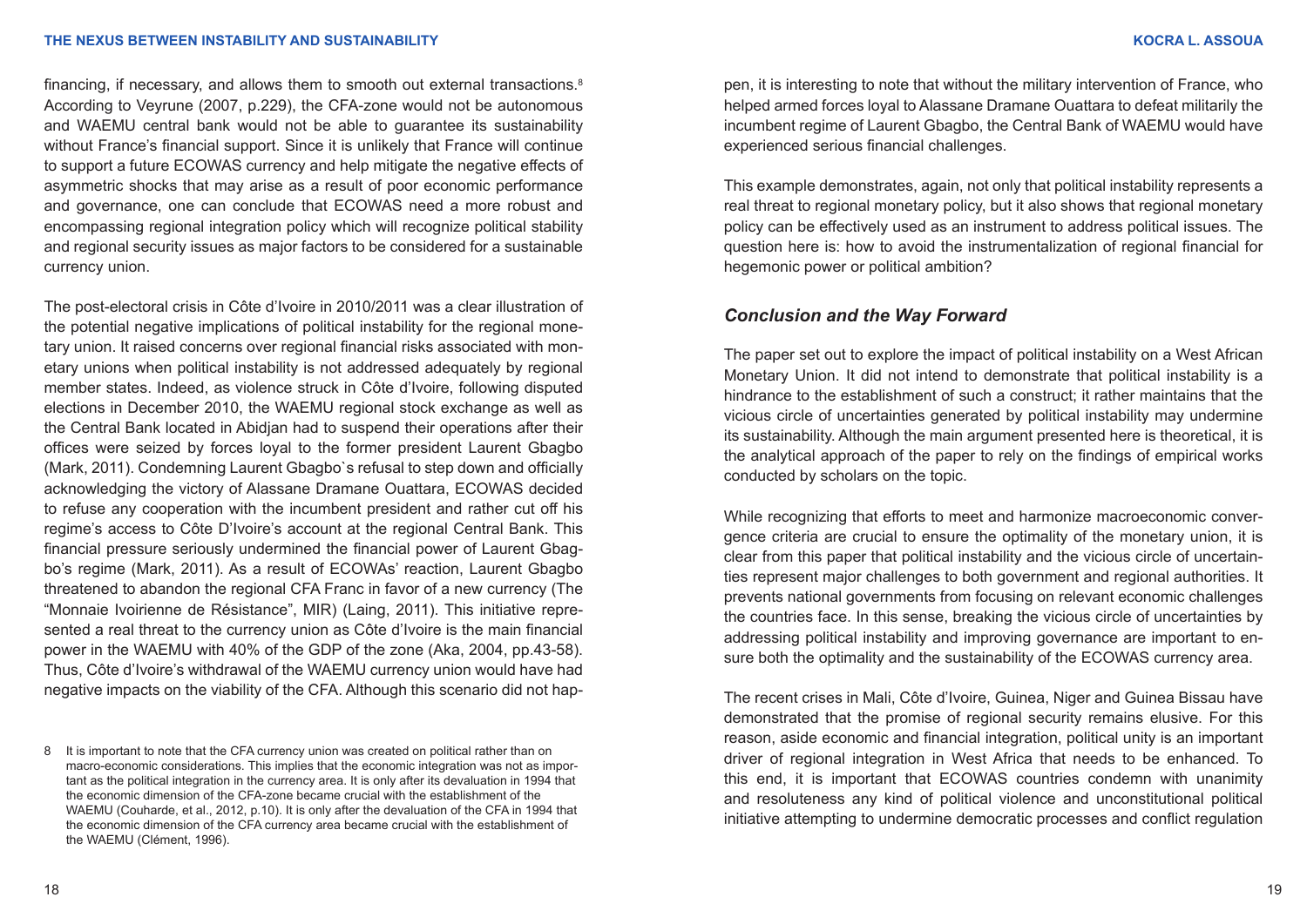mechanisms. Domestic and regional insecurity can be addressed through regional political integration and as state fragility can be compensated through political unity in times of political instability and uncertainty. Thus, it appears crucial to link monetary integration with political unity in West Africa. While the paper accepts that this is easier to be said than to be done, it claims that political stability will remain the main driving force for a sustainable monetary union in the ECOWAS region.

## *Bibliography*

Aka, B.F., 2004. Do WAEMU Countries Exhibit a Business Cycle? A Simulated Markov Switching Model for a Western Africa Area. Applied Econometrics and International Development, Vol. 4-4, pp.43-58.

Alesina, A., 2004. The Influence of Political Distortions on Economic Performance. World Economics, Vol. 5. No. 4.

Alesina, A., Barro, R. J. and Tenreyro, S., 2002. Optimal currency areas. NBER Macroeconomics Annual, 17, pp.301-345.

Alesina, A., Ozler, S., Roubini, N. and Swagel, P., 1996. Political instability and economic growth. Journal of Economic Growth, 1, pp.189–211.

Alesina, A. and Perotti, R., 1996. Income Distribution, Political Instability, And Investment. European Economic Review, Vol. 40 (6,Jun), pp.1203-1228.

Alesina, A. and Tabellini, G., 1989. External debt, capital flight and political risk., Journal of International Economics, Elsevier, Vol. 27(3-4), pp.199-220, November.

Aisen, A. and Veiga, F.J., 2006. Does Political Instability Lead to Higher Inflation? A Panel Data Analysis. Journal of Money, Credit and Banking, 38, pp. 1379-1389.

Asante, R.D. and Masson, P.R., 2001. The Pros and Cons of Expanded Monetary Union in West Africa. Finance and Development, 38 (1), pp.24-28.

Asdrubali, P.B., Sorensen and Yosha, O., 1996. Channels of Interstate Risk Sharing: United States 1963-90. Quarterly Journal of Economics, 111 (4), pp.1081-1110.

Atuobi, Samuel M., 2007. Corruption and State Instability in West Africa: An Examination of Policy Options. KAIPTC Occasional Paper No.--, December 2007.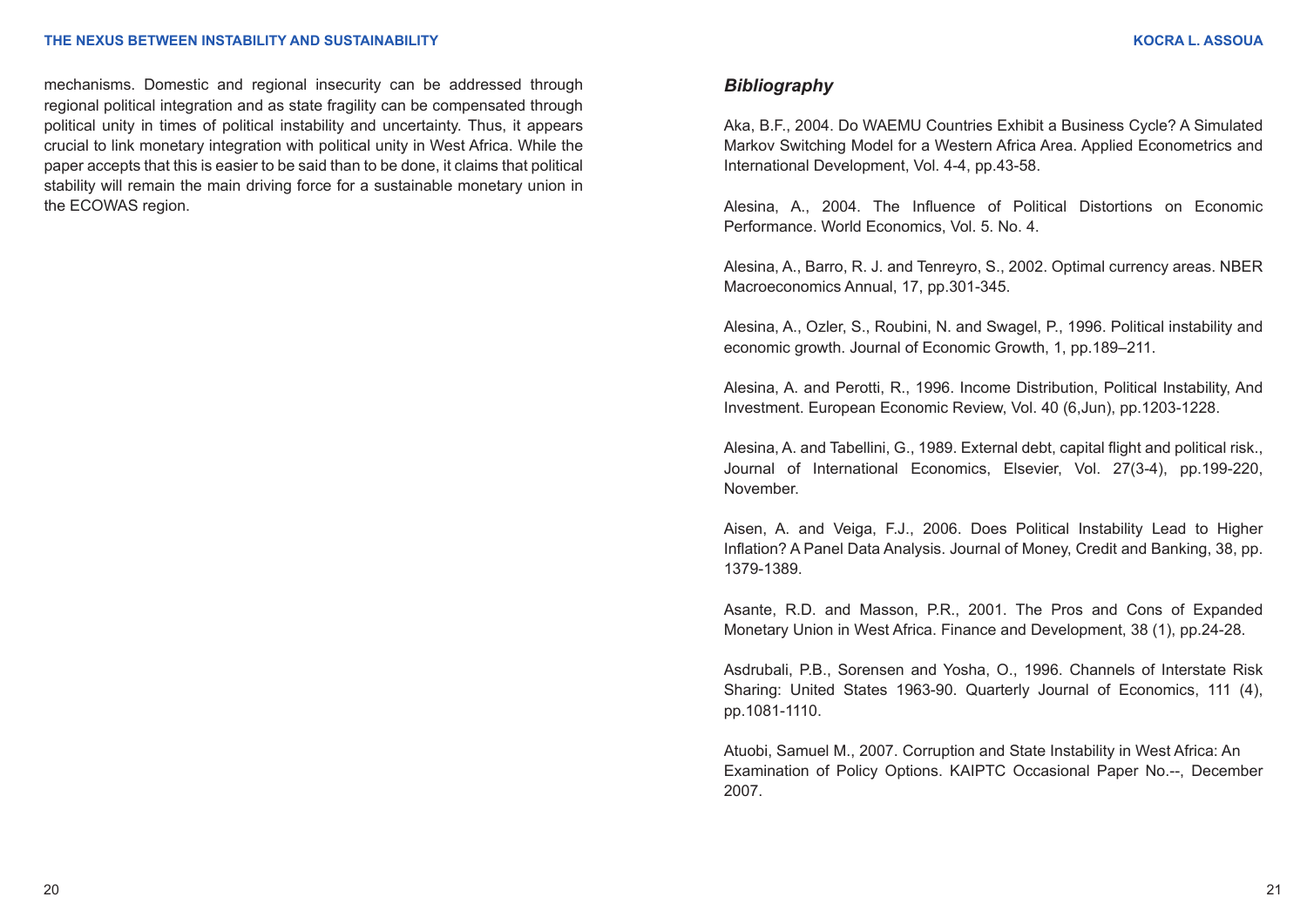Azam, J-P., Berthelemy, J-C, C.S., 1996. Risque politique et croissance en Afrique. Revue Economique, 47(3), pp.819-829.

Barka, H. B. and Ncube, M., 2012. Political Fragility in Africa: Are Military Coups d'Etat a Never-Ending Phenomenon? African Development Bank (AfDB), Chief Economist Complex.

Barro, R. and Tenreyro, S., 2006. Closed and open economy models of business cycles with marked-up and sticky prices. Econ. J. 116, pp.434–56.

Barro, R., 1997. Determinants of Economic Growth. A Cross–Country Empirical Study. Cambridge: MIT Press, p.145.

Barro, R. and Lee, J.W., 2000. International Data on Educational Attainment Updates and Implications. NBER Working Papers, no.7911.

Bordo, M. J. and James, H., 2008. A long term perspective on the Euro. NBER Working Paper, No.13815.

Buigut, S. K. and Valev, N. T., 2005. Is the proposed East African Monetary Union an optimal currency area? A structural vector autoregression analysis. World Development, 33 (12), pp.2119–2133.

Campos, N. and Nugent, J., 2002. Who Is Afraid of Po-litical Instability?. Journal of Development Economics, 67(1), pp.157-72.

Campos, N. and Nugent, J., 2003. Aggregate Investment and Political Instability: An Econometric Investigation. Economica 70(3), pp.533-49.

Carmignani, F., 2003. Political Instability, Uncertainty and Economics. Journal of Economic Surveys, 17, 1, pp.1-54.

Chen, B. and Feng, Y., 1997. Some Political Determinants of Economic Growth. European Journal of Political Economy, 12, pp.609-627.

Chey, H. K., 2009. A political economic critique on the theory of Optimum Currency Areas, and the implications for East Asia. World Economy, 32, pp. 685-1705.

Clément, J. et al., 1996. Aftermath of the CFA Franc Devaluation. IMF Occasional Paper, No. 138.

Collier, P. and O'Connell, S., 2008. Opportunities and Choices. In: B. Ndulu/ S. O'Connell/R. P. Bates/P. Collier and C. Soludo, eds. The Political Economy of Economic Growth in Africa 1960-2000. Cambridge: Cambridge University Press, pp.76-136.

Collier, P. and Hoeffler, A., 2007. Military Spending and the Risks of Coups d'Etat. Centre for the Study of African Economies, Department of Economics, Oxford University.

Collier, P., Hoeffler, A. and Rohner, D., 2008. Beyond greed and grievance: feasibility and civil war. Oxford Economic Papers, Vol. 61, pp.1-27.

Collier, P. and Hoeffler, A., 1998. On economic causes of civil war. Oxford Economic Papers, Vol. 50, pp.563-573.

Couharde, C., Coulibaly, I., Guerreiro, D. and Mignon, V., 2012. Revisiting the theory of optimum currency areas: Is the CFA franc zone sustainable? CEPII Working Paper 2012-13, Paris: Centre d'Etudes Prospectives et d'Informations internationales.

Debrun, X., Masson, P. and Pattilo, C., 2003. West African Currency Unions: Rationale and Sustainability. CESifo Economic Studies, Vol. 49, 3/2003, pp.381– 413.

Debrun, X., Masson, P. and Pattilo, C., 2005. Monetary Union in West Africa: Who Might Gain, Who Might Lose, and Why. The Canadian Journal of Economics, 38(2), pp.454-481.

Dore, O., Anne, B. and Engmann, D., 2003. Regional impact of Côte d'Ivoire's 1999–2000 sociopolitical crisis: an assessment. Washington, DC: IMF Working Paper 03/85.

Fawole, W. Al. and Ukeje, C., 2005. Introduction. In: W. A. Fawole and C. Ukeje, eds. The Crisis of the State and Regionalism in West Africa: Identity, Citizenship and Conflict, Dakar: Codesria.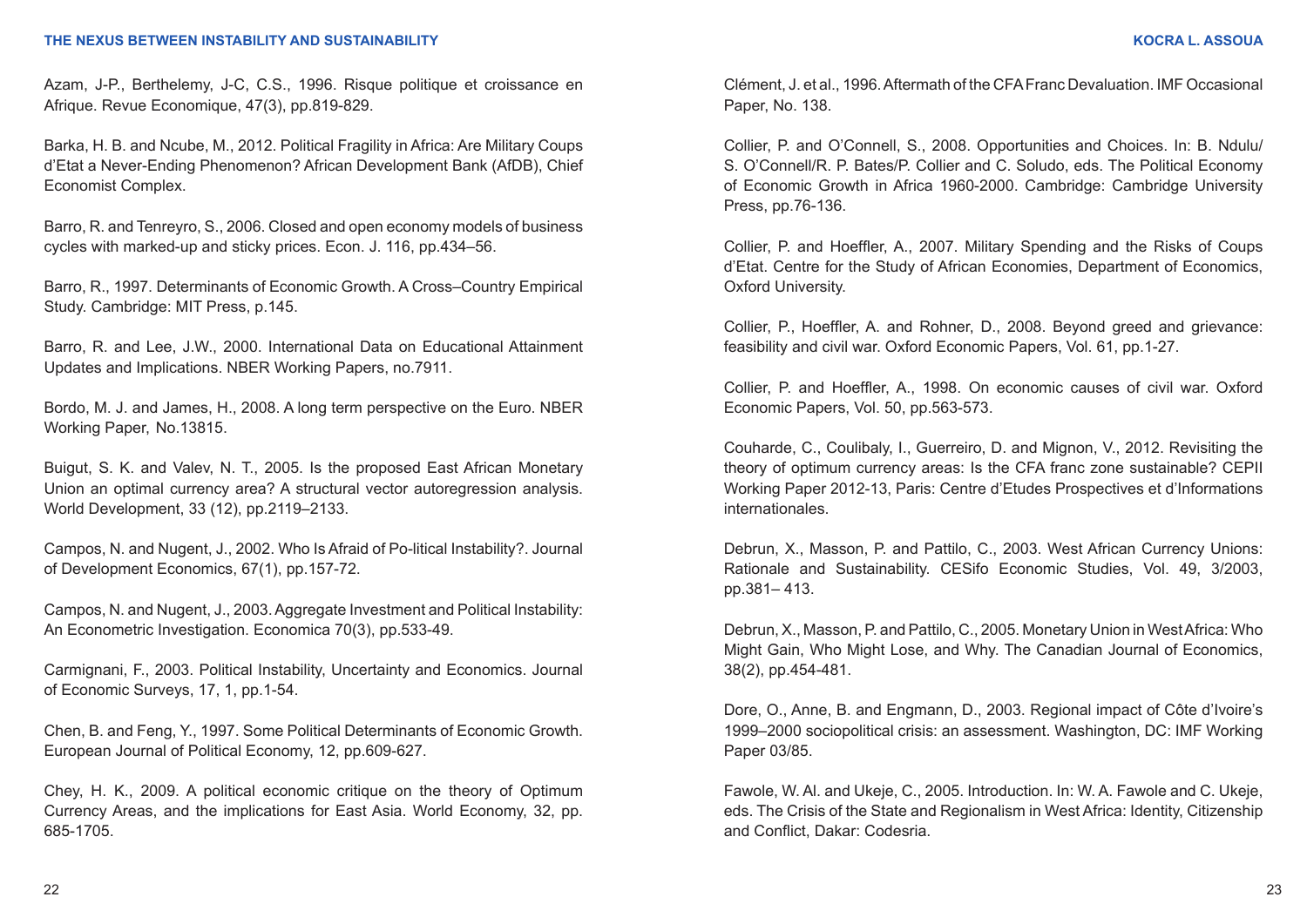Finer, S. E., 1962. The Man on Horseback: The Role of the Military in Politics, London: Pall Mall Press, pp.87–88.

Fouda, S. M. and Stasavage, D., 2000. The CFA Franc Zone after EMU: Status Quo, Reform or Dissolution? World Economy, February 23(2), pp.221-33.

Frynas, J. G., 1998. Political Instability and Business: Focus on Shell in Nigeria. Third World Quarterly, 19(3), pp.457-478.

Houssa, R., 2008. Monetary union in West Africa and asymmetric shocks: A dynamic structural factor model approach. Journal of Development Economics, 85 (1-2), pp.319–347.

Jebuni, C.D., Ogunkola, E.O. and Soludo, C.C., 1999. A review of regional integration experience in Sub-Saharan Africa: A case study of the Economic Community of West African States". In: T.A. Oyejide, ed. Regional Integration and Trade Liberalization in Sub-Saharan Africa, Volume 3. London: Longman.

Jeffries, R., 1993. The State, Structural Adjustment and Good Governance in Africa. Journal of Commonwealth and Comparative Politics, Vol.13, No.1, March, pp.20-35.

Jong-a-Pin, R., 2009. On the measurement of political instability and its impact on economic growth. European Journal of Political Economy, 25, pp.15–29.

Kenen, P., 1969. The theory of Optimum Currency Areas. In RA. Mundell and AK Swoboda, eds. Monetary Problems in the International Economy. Chicago: University of Chicago Press, pp.41-60.

Khamfula, Y. and Huizinga, H., 2004. The Southern African Development Community: suitable for a monetary union? Journal of Development Economics, 73 (2), pp.699–714.

Laing, A., 2011. Laurent Gbagbo may issue new currency to bypass financial controls. The Telegraph, January 04, 2011. Available at:

[http://www.telegraph.co.uk/news/worldnews/africaandindianocean/](http://www.telegraph.co.uk/news/worldnews/africaandindianocean/cotedivoire/8239299/Laurent-Gbagbo-may-issue-new-currency-to-bypass-financial-controls.html ) [cotedivoire/8239299/Laurent-Gbagbo-may-issue-new-currency-to-bypass](http://www.telegraph.co.uk/news/worldnews/africaandindianocean/cotedivoire/8239299/Laurent-Gbagbo-may-issue-new-currency-to-bypass-financial-controls.html )[financial-controls.html](http://www.telegraph.co.uk/news/worldnews/africaandindianocean/cotedivoire/8239299/Laurent-Gbagbo-may-issue-new-currency-to-bypass-financial-controls.html ) [Accessed: February 04, 2013].

Le Billion, P., 2003. Buying Peace or Fueling War: The Role of Corruption in Armed Conflict. Journal of International Development, No.15, pp.417-419.

Li, R. P.Y. and Thompson, W. R., 1975. The 'Coup Contagion' Hypothesis. Journal of Conflict Resolution, Vol. 19, No. 1, pp.63-88.

Lujala, P., Gleditsch, N. and Gilmore, E., 2005. A diamond curse? Civil war and a lootable resource. Journal of Conflict Resolution, Vol. 49, pp.538-562.

Mark, M., 2011. Ivory Coast: Financial Noose Tightens on Defeated President. Sunday, Feb. 20. Available at: [http://www.time.com/time/world/](
http://www.time.com/time/world/article/0,8599,2052735,00.html#ixzz2LFPYb5Ji) [article/0,8599,2052735,00.html#ixzz2LFPYb5Ji](
http://www.time.com/time/world/article/0,8599,2052735,00.html#ixzz2LFPYb5Ji) [Accessed: February 2, 2013].

Masson, P. and Patillo, C., 2004. The Monetary Geography of Africa, Washington D.C.: Brookings Institution Press.

Masson, P. and Patillo, C., 2001. Monetary Union in West Africa (ECOWAS): Is It Desirable and How Could It Be Achieved? IMF Occasional Paper 204.

M'Bet, A., 1999. The CEAO and UEMOA within ECOWAS: The Road Ahead towards West African Economic Integration. In: Ademola Oyejide, Ibrahim Elbadawi and Stephen Yeo, eds. Regional Integration and Trade Liberalization in SubSaharan Africa. New York, NY: St. Martin's Press.

McKinnon, R.I., 1963. Optimum Currency Area, The American Economic Review, September, pp.717–725.

McLenaghan, J.B., Nsouli, S.M. and Riechel, K-W., 1982. Currency Convertibility in the Economic Community of West African States. International Monetary Fund, Occasional Paper No. 13.

Miguel, E., Satyanath, S. and Sergenti, E., 2004. Economic shocks and civil conflict: an instrumental variables approach. Journal of Political Economy, Vol. 112, pp.725-753.

Mundell, R.A., 1961. A Theory of Optimum Currency Areas. American Economic Review, 53, 1961, pp.657–64.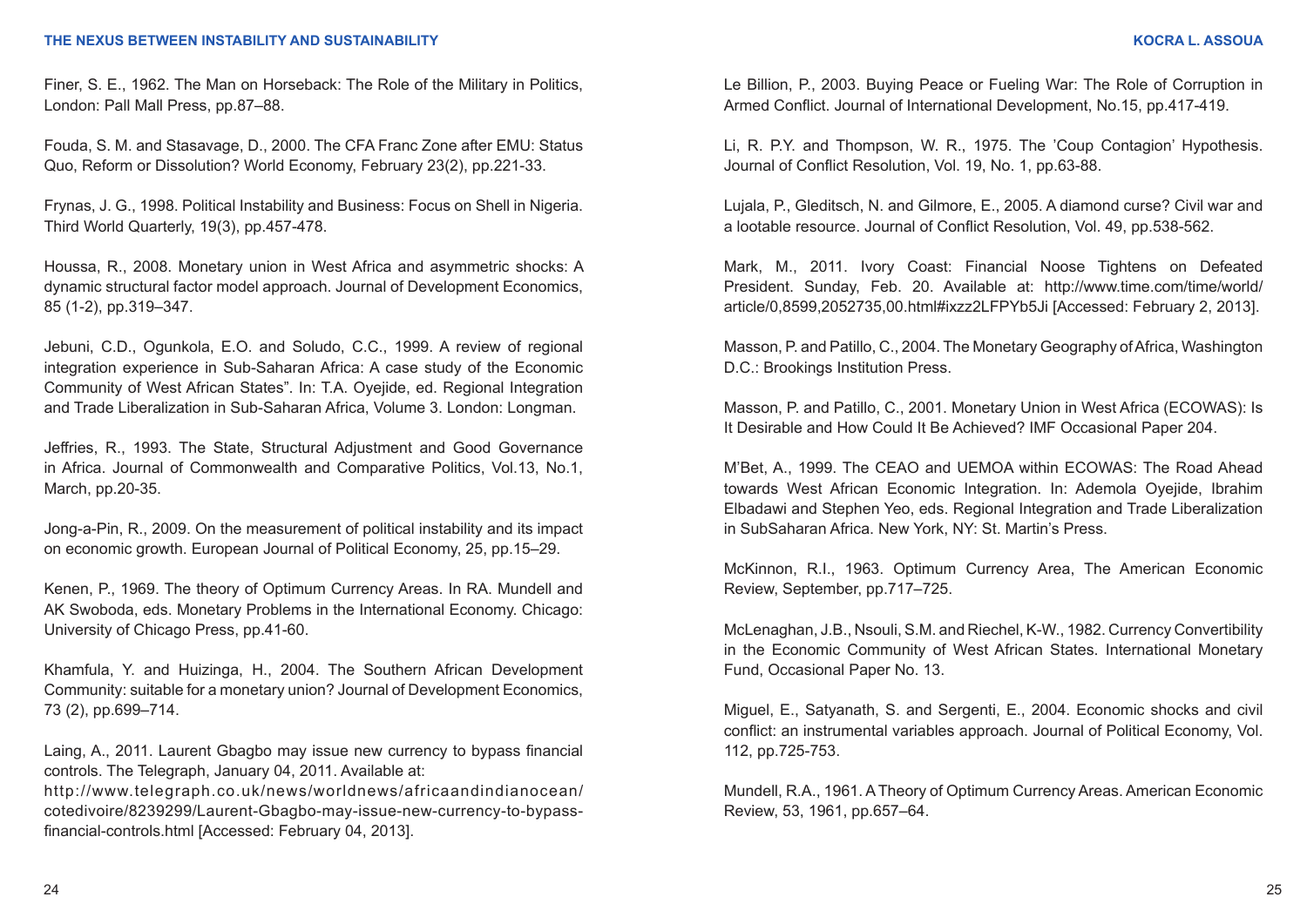Obstfeld, M., 1994. Are Industrial-Country Consumption Risks Globally Diversified? In: L. Leiderman and A. Razin, eds. Capital Mobility: The Impact on Consumption, Investment, and Growth. New York: Cambridge University Press, pp.13–44.

Ogunkola, E.O., 1998. An Empirical Evaluation of Trade Potential in the Economic Community of West African States. AERC Research Paper No. 84. Nairobi: African Economic Research Consortium.

Souaré, I. K., 2010. A Critical Assessment of Security Challenges in West Africa. Institute for Security Studies (ISS). Summary Report ISS PUBLIC SEMINAR SERIES.

Sorensen, B. and Yosha, O., 1998. International Risk Sharing and European Monetary Unification. Journal of International Economics, 45, pp.211-238.

Streb, J. M., 2001. Political Uncertainty and Economic Underdevelopment. Estudios de Economia, University of Chile, Department of Economics, Vol. 28(1 Year 20), pp.89-114.

Tarawalie, A. B., Ahortor, C. R. and Adenekan, K., 2011. Political Business Cycles and Macroeconomic Convergence in the WAMZ: The Case of Ghana and Nigeria. West African Journal of Monetary and Economic Integration, Vol. 11.

Tapsoba, S. J-A., 2010. West African Monetary Integration and Interstates Risk-Sharing. Journal of Economic and Monetary Integration, Vol. 9, Nr. 1.

Taylor, A.B., 1994. Problems of monetary and financial integration in ECOWAS. West African Economic Journal, 7, pp.143–58.

Venieris, Y. and Gupta, D., 1986. Income distribution and sociopolitical instability as determinants of savings: a cross-sectional model. Journal of Political Economy, 94, pp.873– 883.

Veyrune, R., 2007. Fixed Exchange Rate and the Autonomy of Monetary Policy: The CFA Zone Case. IMF Working Paper 07/34.

West African Monetary Institute, 2006. A Study on the state of preparedness of the West African Monetary Zone countries for a monetary union. Accra, Ghana: WAMI.

West African Monetary Agency, 2010. ECOWAS Monetary Cooperation Programme. Annual Report.

Yehoue, E.B., 2005. International Risk Sharing and Currency Unions: The CFA Zones. IMF Working Papers 05/95, International Monetary Fund.